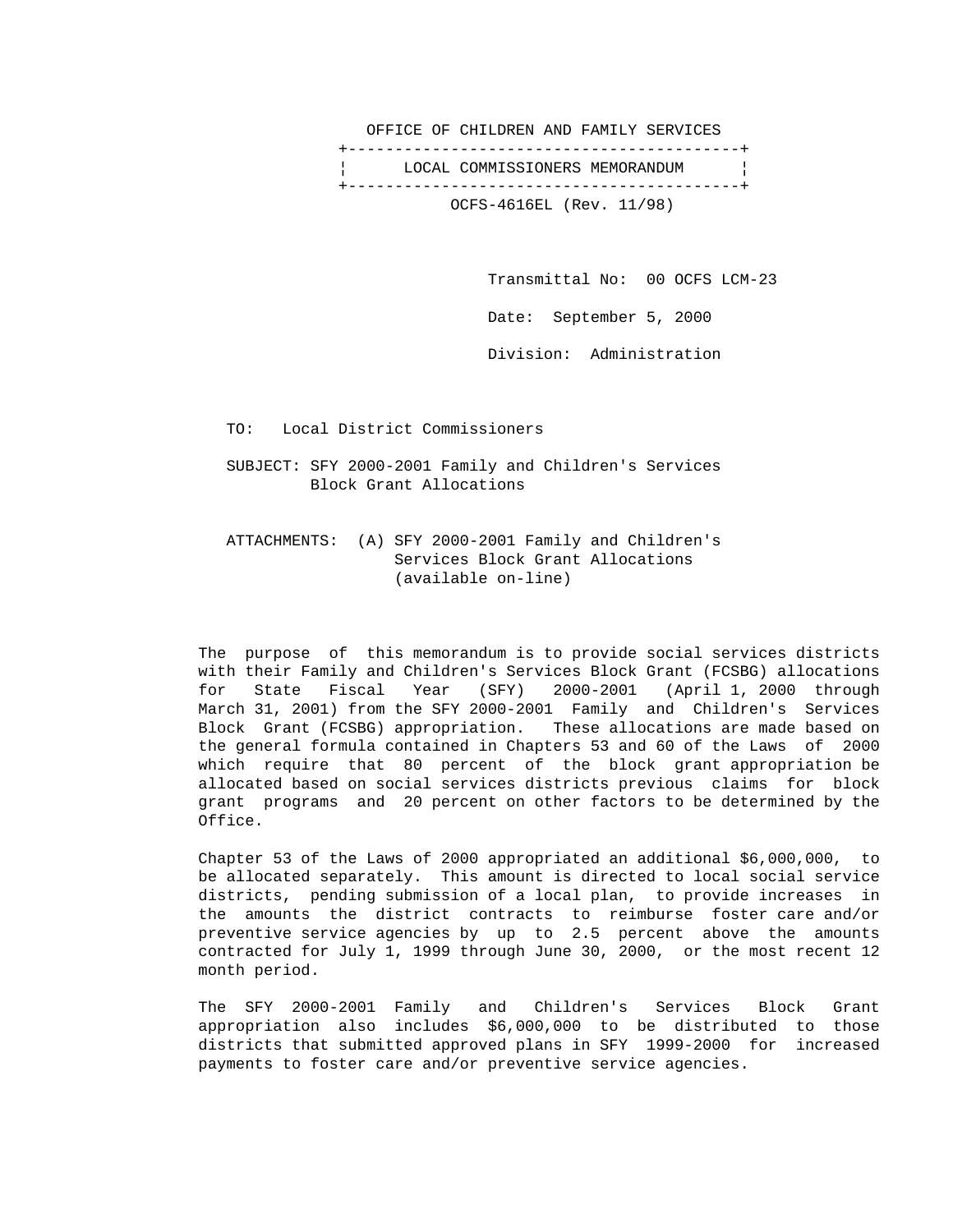Date September 5, 2000

Trans. No. 00 OCFS LCM-23 Page No. 2

 Allocations to social services districts for the transfer to Title XX from Federal Temporary Assistance to Needy Families (TANF) funds, the \$100,000,000 Child Welfare EAF Set-Aside of TANF funds, the \$6,000,000 SFY 2000-2001 Family and Children's Services Block Grant cost of living adjustment, and the \$30,000,000 TANF for Preventive Services will be made to districts in separate memoranda.

 The methodologies for the allocation of the FCSBG funds are set out below and are the basis for the allocations table which accompanies this memorandum as an Attachment.

 After setting aside the \$7,400,000 required by the appropriation language to be used for congregate foster care, 80 percent of the remaining FCSBG balance (\$416,080,000) has been allocated to districts based on district expenditures as adjusted by the Services Random Moment Study (SRMS) for SFY 2000-2001 block grant programs (foster care, adoption services other than adoption subsidy, preventive services for children and JD-PINS in Voluntary Agencies) in Federal Fiscal Years (FFY) 1997-98 and 1998-99. This allocation was determined by adding together whichever is the higher of the district's FFY 1997-98 or FFY 1998-99 claim for each of the block grant program categories to get the district's FFY FCSBG base claim. The base claims for all districts were then totaled and each district's individual percentage share of the Statewide total was calculated. The district percentages thus calculated were used to compute the amount of each district's allocation for the 80 percent amount (\$416,080,000).

 To this amount (\$416,080,000) was then added the distribution of the \$7,400,000 for congregate foster care: \$6,400,000 was distributed to New York City and \$1,000,000 was distributed to Upstate districts (i.e., all districts other than New York City). The funds for the Upstate districts (\$1,000,000) were distributed in proportion to each Upstate district's percentage share of the Upstate 80 percent calculation.

 The remaining 20 percent of the FCSBG has been allocated in the following order:

- (1) Most of the 20 percent of the remaining 2000-2001 funds were allocated to ensure that each district's 2000-2001 allocation is at least equal to the district's 1999-2000 allocation;
- (2) \$5,253,133 was distributed to those districts that submitted approved plans in SFY 1999-2000 for increased payments to foster care and preventive service agencies for cost of living adjustments;
- (3) \$972,499 is allocated, one-half of which is based on the number of children in poverty in the district, and the other one-half based upon the total number of children below the age of eighteen.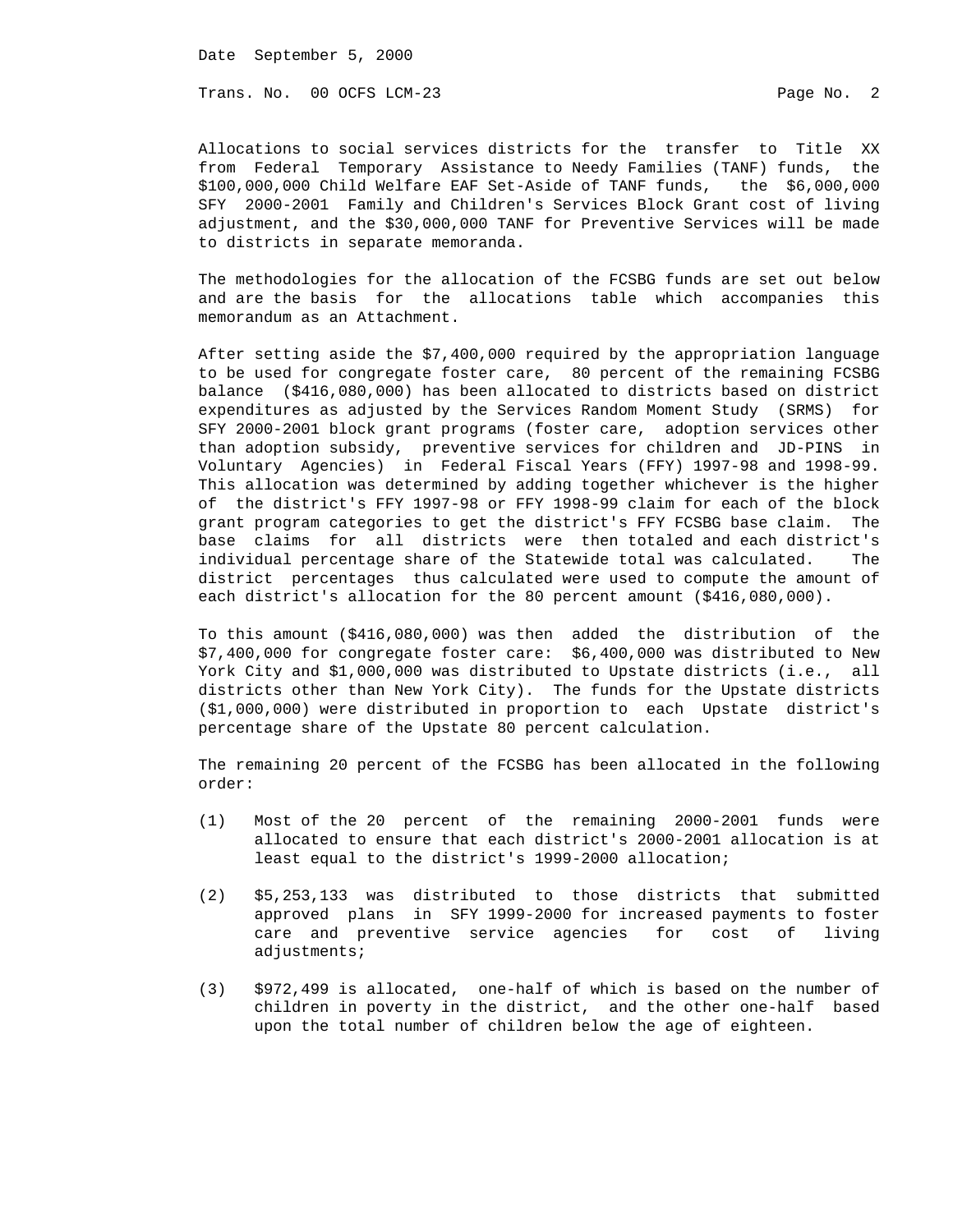Date September 5, 2000

Trans. No. 00 OCFS LCM-23 Page No. 3

### Other Reimbursement and Allocation Considerations

 This section is intended to provide additional information that is not directly related to the initial allocation of FCSBG funds.

 With regard to the reimbursement of tuition for foster care children who are eligible for Emergency Assistance for Families (EAF) as in effect on September 30, 1995 in New York City, the SFY 2000-2001 State budget allows for 100 percent Temporary Assistance for Needy Families (TANF) reimbursement of such claims totaling \$36,000,000. The appropriation language allows that the FCSBG for New York City be reduced by \$18,000,000. The allocation for New York City contained in this LCM does not reflect that reduction, but the remaining payments to the district will reflect the appropriation language authorizing the reduction.

 For SFY 2000-2001, the enacted budget authorizes 100 percent TANF reimbursement of foster care for JD/PINS who are eligible for EAF as in effect on September 30, 1995. The appropriation language authorizes reimbursement of claims up to \$80,000,000 and also authorizes the reduction of the FCSBG by 50 percent of the amount of the JD/PINS reimbursement. The allocations for the districts in this LCM also do not reflect these reductions, but the remaining SFY 2000-2001 FCSBG payments to the districts will reflect the reductions. Further, should the amount of FCSBG remaining to a district be insufficient to effect that district's JD/PINS reduction, the Office may use any other General Fund Aid to Localities monies payable to a district to effect the reduction.

### Information/Questions Contact

 To request additional information or to ask questions regarding these allocations, contact:

> Deborah J. Hanor, Director Agency Budget Services 518-474-1361.

 $\overline{\phantom{a}}$  , and the contract of the contract of the contract of the contract of the contract of the contract of the contract of the contract of the contract of the contract of the contract of the contract of the contrac

 Melvin I. Rosenblat Deputy Commissioner of Administration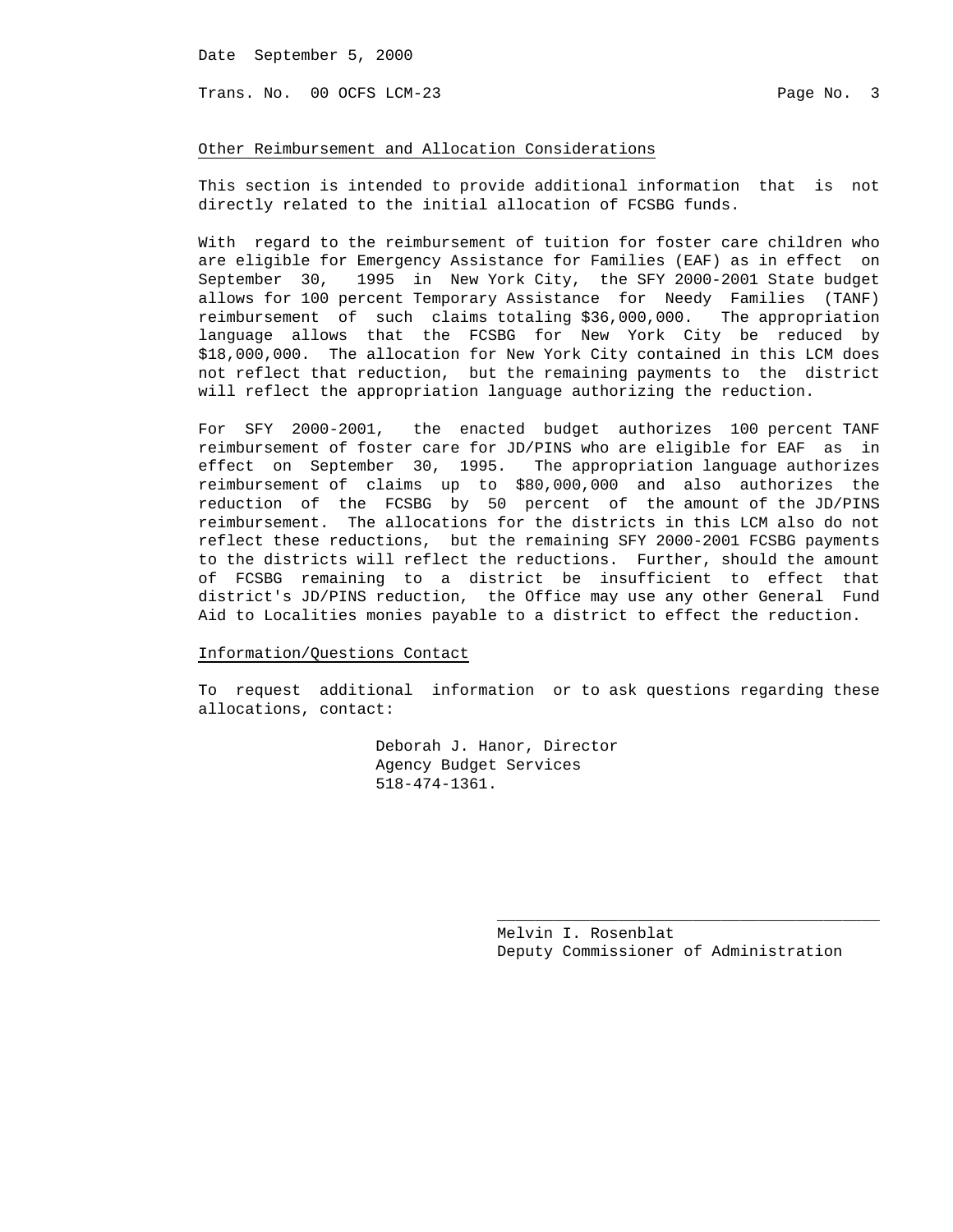### SFY 2000-2001

DISTRICT ALLOCATION

| ALBANY       | 9,442,934    |
|--------------|--------------|
| ALLEGANY     | 1,213,651    |
| BROOME       | 4,796,937    |
| CATTARAUGUS  | 1,631,016    |
| CAYUGA       | 1,587,580    |
| CHAUTAUQUA   | 1,662,932    |
| CHEMUNG      | 2,162,606    |
| CHENANGO     | 558,449      |
| CLINTON      | 1,301,526    |
| COLUMBIA     | 1,132,470    |
| CORTLAND     | 1,122,226    |
| DELAWARE     | 962,679      |
| DUTCHESS     | 3,555,489    |
| ERIE         | 17,780,145   |
| ESSEX        | 468,847      |
| FRANKLIN     | 593,448      |
| FULTON       | 1,242,326    |
| GENESEE      | 571,840      |
| GREENE       | 776,080      |
| HAMILTON     | 86,317       |
| HERKIMER     | 803,780      |
| JEFFERSON    | 1,983,951    |
| LEWIS        | 314,649      |
| LIVINGSTON   | 677,709      |
| MADISON      | 1,287,249    |
| MONROE       | 20,349,997   |
| MONTGOMERY   | 807,737      |
| NASSAU       | 11, 179, 332 |
| NIAGARA      | 4,539,899    |
| ONEIDA       | 6,937,872    |
| ONONDAGA     | 13,665,279   |
| ONTARIO      | 1,244,158    |
| ORANGE       | 7,441,484    |
| ORLEANS      | 440,574      |
| OSWEGO       | 2,926,381    |
| OTSEGO       | 1,114,296    |
| PUTNAM       | 668,545      |
| RENSSELAER   | 2,825,590    |
| ROCKLAND     | 5, 277, 198  |
| ST. LAWRENCE | 2,434,694    |
| SARATOGA     | 1,982,412    |
| SCHENECTADY  | 5,382,131    |
| SCHOHARIE    | 521,442      |